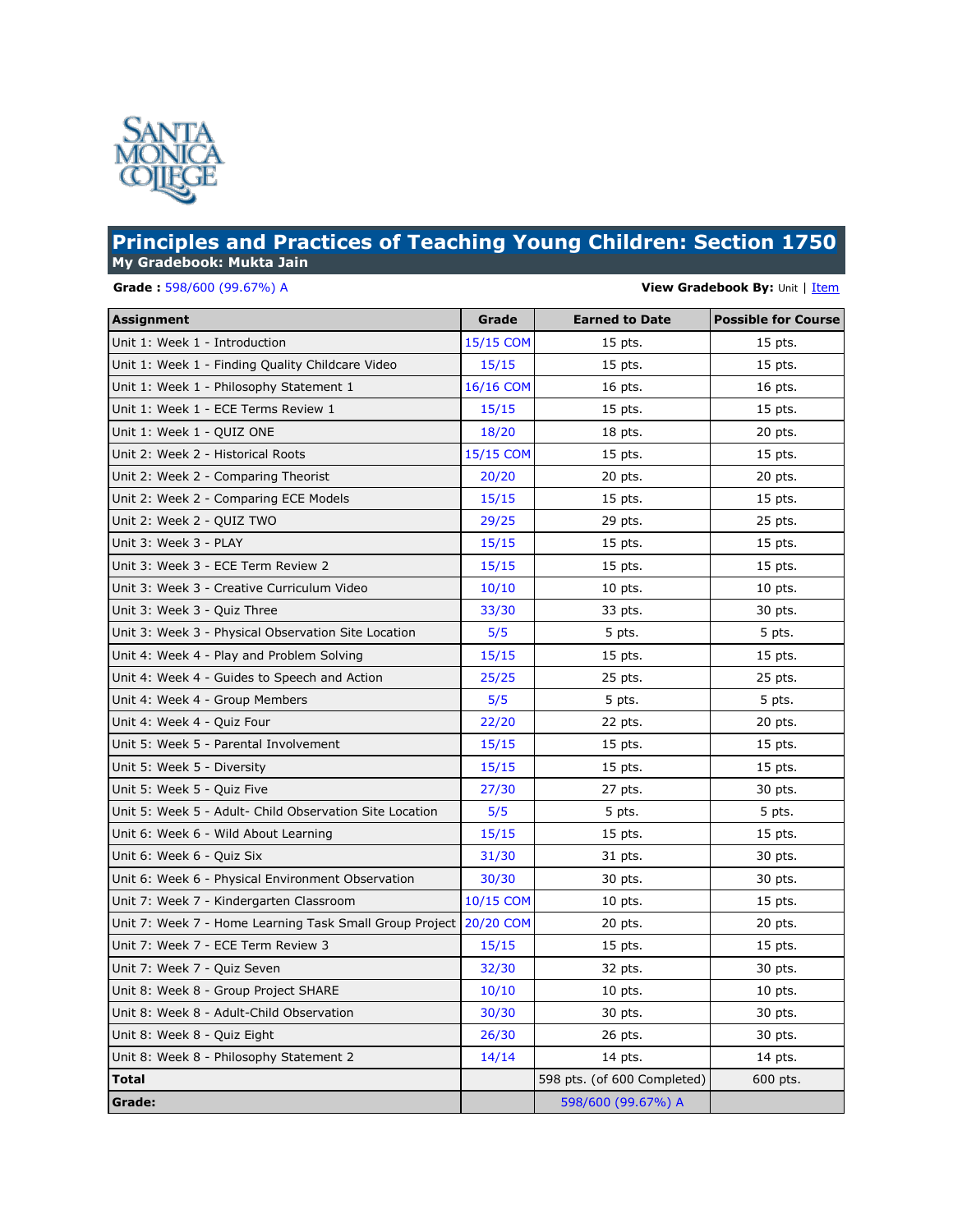

# **Child Growth and Development: Section 3145**

### **My Gradebook: Mukta Jain**

### **Grade : [1038/1070](javascript:led() (97.01%) A View Gradebook By:** Unit | [Item](javascript:__doPostBack()

| <b>Assignment</b>                                                | Grade   | <b>Earned to Date</b>                            | <b>Possible for Course</b>          |
|------------------------------------------------------------------|---------|--------------------------------------------------|-------------------------------------|
| Course Home - Extra credit                                       | $\ast$  | $\ast$                                           | 5 pts. Extra Credit                 |
| Course Home - Syllabus Quiz                                      | 10/10   | $10$ pts.                                        | $10$ pts.                           |
| Course Home - Cyber Cafe                                         | 10/10   | $10$ pts.                                        | 10 pts.                             |
| Unit 1: Week 1 - What would they say?                            | 25/25   | 25 pts.                                          | 25 pts.                             |
| Unit 1: Week 1 - What would you do?                              | 25/25   | 25 pts.                                          | 25 pts.                             |
| Unit 1: Week 1 - Quiz One                                        | 28/40   | 28 pts.                                          | 40 pts.                             |
| Unit 1: Week 1 - Birth Announcement                              | 5/5     | 5 pts.                                           | 5 pts.                              |
| Unit 2: Week 2 - Life's Greatest Miracle                         | 19/25   | 19 pts.                                          | 25 pts.                             |
| Unit 2: Week 2 - Newborn babies                                  | 25/25   | 25 pts.                                          | 25 pts.                             |
| Unit 2: Week 2 - Quiz two                                        | 34/40   | 34 pts.                                          | 40 pts.                             |
| Unit 3: Week 3 - A Day at the Park                               | 25/25   | 25 pts.                                          | 25 pts.                             |
| Unit 3: Week 3 - Toddler language development                    | 25/25   | 25 pts.                                          | 25 pts.                             |
| Unit 4: Week 4 - Virtual Infant/Toddler                          | 90/100  | 90 pts.                                          | 100 pts.                            |
| Unit 4: Week 4 - Quiz three                                      | 55/60   | 55 pts.                                          | 60 pts.                             |
| Unit 4: Week 4 - Trauma, brain, and relationships                | 25/25   | 25 pts.                                          | 25 pts.                             |
| Unit 5: Week 5 - The Growing Preschool Child                     | 25/25   | 25 pts.                                          | 25 pts.                             |
| Unit 5: Week 5 - Shopping for Preschools                         | 25/25   | 25 pts.                                          | 25 pts.                             |
| Unit 6: Week 6 - Preschoolers' thinking                          | 25/25   | 25 pts.                                          | 25 pts.                             |
| Unit 6: Week 6 - Virtual Early Childhood child                   | 100/100 | 100 pts.                                         | 100 pts.                            |
| Unit 6: Week 6 - Parenting Styles (extra<br>credit) <sup>다</sup> | 10/10   | 10 pts. Extra Credit                             | 10 pts. Extra Credit                |
| Unit 6: Week 6 - Quiz four                                       | 59/60   | 59 pts.                                          | 60 pts.                             |
| Unit 7: Week 7 - PTA meeting                                     | 25/25   | 25 pts.                                          | 25 pts.                             |
| Unit 7: Week 7 - Virtual Middle Childhood Child                  | 100/100 | 100 pts.                                         | $100$ pts.                          |
| Unit 7: Week 7 - Quiz five                                       | 60/60   | 60 pts.                                          | 60 pts.                             |
| Unit 8: Week 8 - Virtual Adolescent                              | 100/100 | 100 pts.                                         | 100 pts.                            |
| Unit 8: Week 8 - Parenting 101                                   | 50/50   | 50 pts.                                          | 50 pts.                             |
| Unit 8: Week 8 - Quiz six                                        | 58/60   | 58 pts.                                          | 60 pts.                             |
| Total                                                            |         | 1028 pts. (of 1070 Completed)<br>+ 10 pts. Extra | 1070 pts.<br>+ 15 pts. Extra Credit |
| Grade:                                                           |         | 1038/1070 (97.01%) A                             |                                     |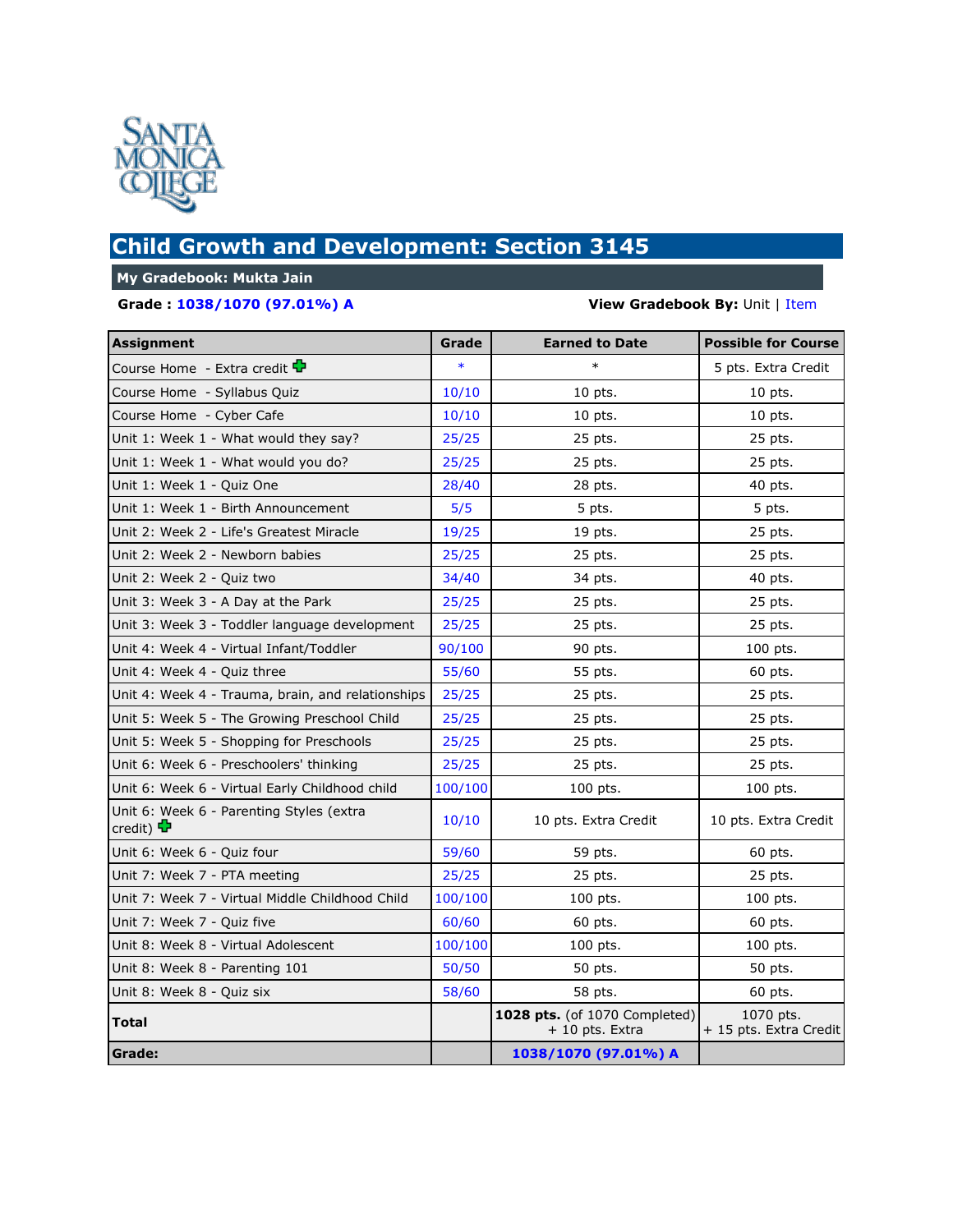

## **Supervision and Administration of Early Childhood Programs: Section 1688**

#### **My Gradebook: Mukta Jain**

#### **Grade :** 575/570 [\(100.88%\) A](javascript:led() **View Gradebook By:** Unit | [Item](javascript:__doPostBack()

| <b>Assignment</b>                                      | Grade          | <b>Earned to Date</b>       | <b>Possible for Course</b> |
|--------------------------------------------------------|----------------|-----------------------------|----------------------------|
| ECE 41 1: Week One - Introduction                      | 10/10          | $10$ pts.                   | $10$ pts.                  |
| ECE 41 1: Week One - Syllabus Quiz                     | 8/8            | 8 pts.                      | 8 pts.                     |
| ECE 41 1: Week One - Administrator's Qualifications    | 10/10 COM      | 10 pts.                     | $10$ pts.                  |
| ECE 41 1: Week One - Your Role as Director/ Educator   | <b>7/7 COM</b> | 7 pts.                      | 7 pts.                     |
| ECE 41 1: Week One - EXAM ONE                          | 10/10          | $10$ pts.                   | $10$ pts.                  |
| ECE 41 2: Week Two - NAEYC Accreditation               | 20/20 COM      | 20 pts.                     | 20 pts.                    |
| ECE 41 2: Week Two - Philosophy of Teaching            | 20/20 COM      | 20 pts.                     | 20 pts.                    |
| ECE 41 2: Week Two - Mission Statement                 | 15/15 COM      | $15$ pts.                   | $15$ pts.                  |
| ECE 41 2: Week Two - EXAM TWO                          | 14/15          | 14 pts.                     | 15 pts.                    |
| ECE 41 3: Week Three - Staff Handbook Review           | 10/10 COM      | 10 pts.                     | 10 pts.                    |
| ECE 41 3: Week Three - Journal Review One              | 20/20 COM      | 20 pts.                     | 20 pts.                    |
| ECE 41 3: Week Three - EXAM THREE                      | 30/30          | 30 pts.                     | 30 pts.                    |
| ECE 41 4: Week Four - Job Descriptions                 | 25/25 COM      | 25 pts.                     | 25 pts.                    |
| ECE 41 4: Week Four - Kristi-Personnel Issue           | 10/10 COM      | 10 pts.                     | 10 pts.                    |
| ECE 41 4: Week Four - EXAM FOUR                        | 19/15          | 19 pts.                     | 15 pts.                    |
| ECE 41 4: Week Four - Staff Handbook Table of Contents | 20/20 COM      | 20 pts.                     | 20 pts.                    |
| ECE 41 5: Week Five - Staff Development Video          | 15/15 COM      | $15$ pts.                   | 15 pts.                    |
| ECE 41 5: Week Five - Learning Center                  | 20/20 COM      | 20 pts.                     | 20 pts.                    |
| ECE 41 5: Week Five - Journal Review Two               | 20/20 COM      | 20 pts.                     | 20 pts.                    |
| ECE 41 5: Week Five - BUDGET                           | 11/11 COM      | $11$ pts.                   | 11 pts.                    |
| ECE 41 5: Week Five - EXAM FIVE                        | 40/40          | 40 pts.                     | 40 pts.                    |
| ECE 41 6: Week Six - Licensing Quiz                    | 21/21          | 21 pts.                     | 21 pts.                    |
| ECE 41 6: Week Six - Brochure                          | 27/30 COM      | 27 pts.                     | 30 pts.                    |
| ECE 41 6: Week Six - EXAM SIX                          | 9/9            | 9 pts.                      | 9 pts.                     |
| ECE 41 6: Week Six - Starbucks Marketing               | 10/10 COM      | 10 pts.                     | 10 pts.                    |
| ECE 41 7: Week Seven - NAEYC                           | 10/10          | $10$ pts.                   | $10$ pts.                  |
| ECE 41 7: Week Seven - Portfolios                      | $9/9$ com      | 9 pts.                      | 9 pts.                     |
| ECE 41 7: Week Seven - Program Issue: Mrs. Johnson     | 15/15 COM      | $15$ pts.                   | 15 pts.                    |
| ECE 41 7: Week Seven - EXAM SEVEN                      | 48/45          | 48 pts.                     | 45 pts.                    |
| ECE 41 8: Week Eight - NAEYC Code of Ethics            | 15/15 COM      | $15$ pts.                   | $15$ pts.                  |
| ECE 41 8: Week Eight - Director's Interview            | 20/20 COM      | 20 pts.                     | 20 pts.                    |
| ECE 41 8: Week Eight - Children's Book                 | 10/10 COM      | $10$ pts.                   | $10$ pts.                  |
| ECE 41 8: Week Eight - EXAM EIGHT                      | 27/25          | 27 pts.                     | 25 pts.                    |
| Total                                                  |                | 575 pts. (of 570 Completed) | 570 pts.                   |
| Grade:                                                 |                | 575/570 (100.88%) A         |                            |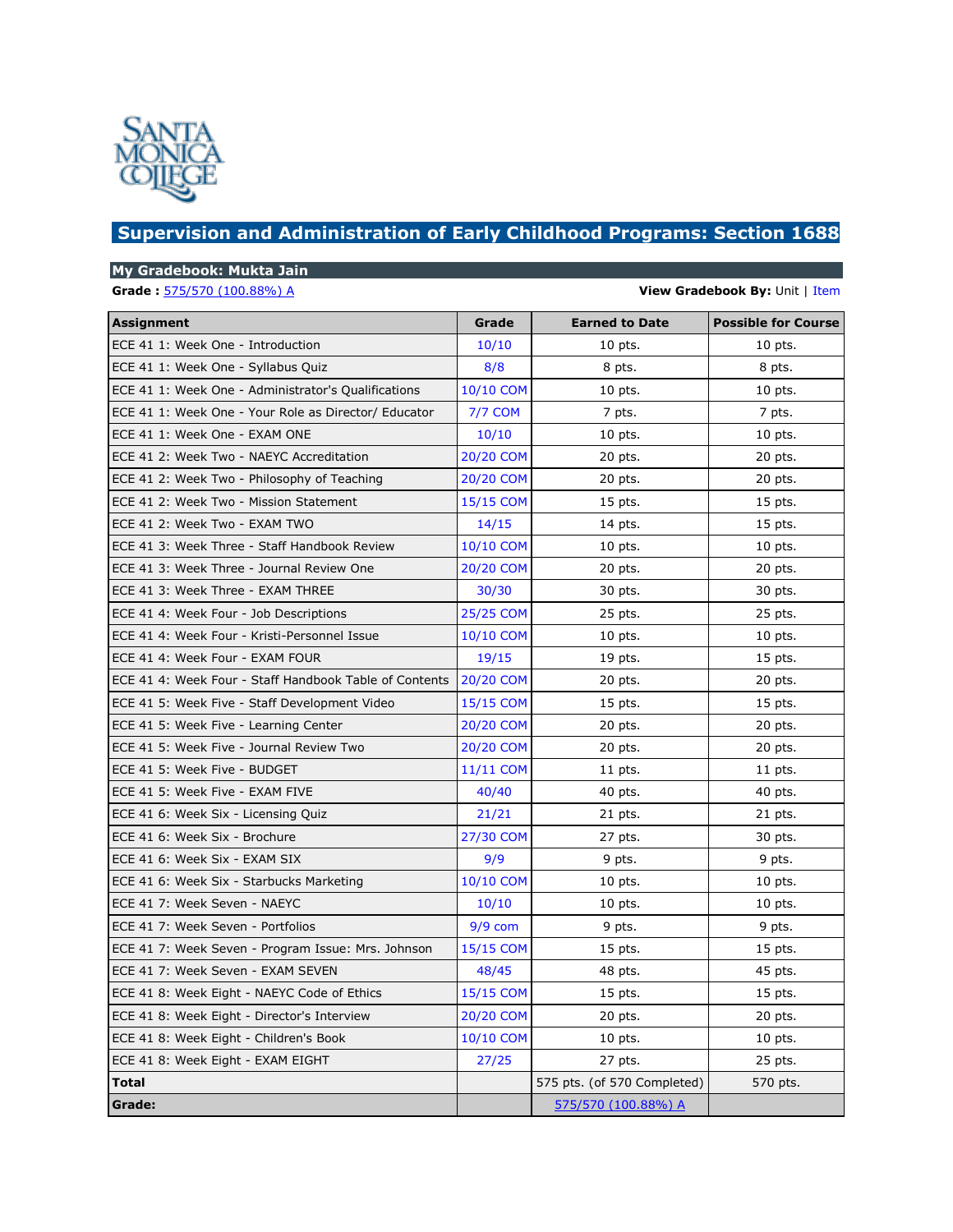

## **Supervision and Administration 2: Section 1764**

**My Gradebook: Mukta Jain**

**Grade :**  $\frac{400}{400}$  (100%) A **View Gradebook By:** Unit | [Item](javascript:__doPostBack()

| <b>Assignment</b>                                       | Grade     | <b>Earned to Date</b>       | <b>Possible for</b><br>Course |
|---------------------------------------------------------|-----------|-----------------------------|-------------------------------|
| Unit 1: WEEK ONE - Introduction                         | 15/15 COM | 15 pts.                     | 15 pts.                       |
| Unit 1: WEEK ONE - Partnership with Parents             | 15/15 COM | 15 pts.                     | 15 pts.                       |
| Unit 1: WEEK ONE - DAP                                  | 20/20 COM | 20 pts.                     | 20 pts.                       |
| Unit 2: Week TWO - Relationships with Parents           | 15/15     | 15 pts.                     | 15 pts.                       |
| Unit 2: Week TWO - Role Model Web Search                | 20/20     | 20 pts.                     | 20 pts.                       |
| Unit 2: Week TWO - Policies                             | 15/15     | 15 pts.                     | 15 pts.                       |
| Unit 3: Week THREE - Code of Ethics                     | 15/15     | 15 pts.                     | $15$ pts.                     |
| Unit 3: Week THREE - adult Learners                     | 15/15     | $15$ pts.                   | $15$ pts.                     |
| Unit 3: Week THREE - ECERS Visitation Site              | 5/5       | 5 pts.                      | 5 pts.                        |
| Unit 3: Week THREE - Article Quiz                       | 15/15     | 15 pts.                     | $15$ pts.                     |
| Unit 4: Week FOUR - Staff Guidance                      | 20/20     | 20 pts.                     | 20 pts.                       |
| Unit 4: Week FOUR - Observation Tool                    | 20/20 COM | 20 pts.                     | 20 pts.                       |
| Unit 5: Week FIVE - Article Review                      | 25/25     | 25 pts.                     | 25 pts.                       |
| Unit 5: Week FIVE - ECERS QUIZ                          | 15/15     | 15 pts.                     | 15 pts.                       |
| Unit 5: Week FIVE - PAS Interview/Visitation<br>Site    | 5/5       | 5 pts.                      | 5 pts.                        |
| Unit 6: Week SIX - ECERS-R Assignment                   | 30/30     | 30 pts.                     | 30 pts.                       |
| Unit 6: Week SIX - Common Values                        | 15/15     | $15$ pts.                   | 15 pts.                       |
| Unit 7: Week SEVEN - Program Administration<br>Scale    | 20/20     | 20 pts.                     | 20 pts.                       |
| Unit 7: Week SEVEN - PAS QUIZ                           | 15/15     | 15 pts.                     | $15$ pts.                     |
| Unit 7: Week SEVEN - Foundations/Framework              | 15/15     | 15 pts.                     | 15 pts.                       |
| Unit 8: Week EIGHT - Code of Ethical Conduct<br>#2      | 15/15     | 15 pts.                     | 15 pts.                       |
| Unit 8: Week EIGHT - Desired Results                    | 40/40     | 40 pts.                     | 40 pts.                       |
| Unit 8: Week EIGHT - Child Development<br><b>Issues</b> | 15/15     | 15 pts.                     | $15$ pts.                     |
| <b>Total</b>                                            |           | 400 pts. (of 400 Completed) | 400 pts.                      |
| Grade:                                                  |           | 400/400 (100%) A            |                               |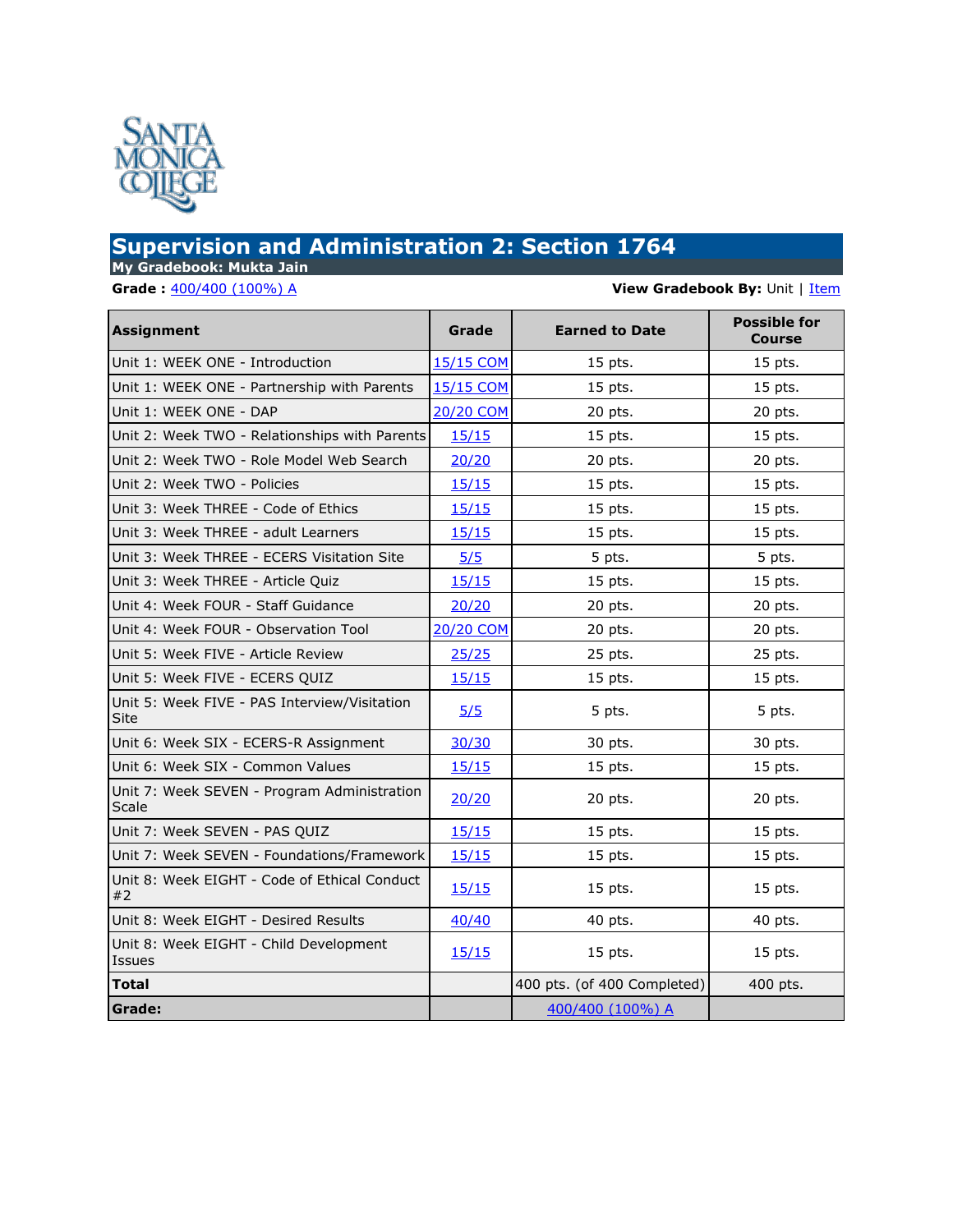

# **Child, Family and Community: Section 1758**

#### **My Gradebook: Mukta Jain**

**Grade** :  $\underline{654/700}$  [\(93.43%\)](javascript:led() A<br> **View Gradebook By:** Unit | <u>[Item](javascript:__doPostBack()</u>

| <b>Assignment</b>                           | Grade        | <b>Earned to Date</b>       | <b>Possible for Course</b> |
|---------------------------------------------|--------------|-----------------------------|----------------------------|
| Course Home - Cyber Cafe                    | 5/5          | 5 pts.                      | 5 pts.                     |
| Unit 3: Week 1 Ch 1-2 - About Me            | 18/20 A      | 18 pts.                     | 20 pts.                    |
| Unit 3: Week 1 Ch 1-2 - Student Info        | 5/5          | 5 pts.                      | 5 pts.                     |
| Unit 3: Week 1 Ch 1-2 - Family Styles       | 20/20A       | 20 pts.                     | 20 pts.                    |
| Unit 3: Week 1 Ch 1-2 - Then and Now        | 19/20 A      | 19 pts.                     | 20 pts.                    |
| Unit 4: Week 2 Ch 3-4 - Social Sketch-3     | <u>10/10</u> | $10$ pts.                   | 10 pts.                    |
| Unit 4: Week 2 Ch 3-4 - Special Lunch       | 30/30 A      | 30 pts.                     | 30 pts.                    |
| Unit 4: Week 2 Ch 3-4 - Family stress       | 14/15        | 14 pts.                     | 15 pts.                    |
| Unit 4: Week 2 Ch 3-4 - Exam 1              | 35/60        | 35 pts.                     | 60 pts.                    |
| Unit 6: Week 3 Ch 5-6 - Barriers            | 20/20 A      | 20 pts.                     | 20 pts.                    |
| Unit 6: Week 3 Ch 5-6 - Parent-T Conf       | 29/30 A      | 29 pts.                     | 30 pts.                    |
| Unit 6: Week 3 Ch 5-6 - Cultural Diversity  | 18/20 A      | $18$ pts.                   | 20 pts.                    |
| Unit 7: Week 4 Ch 7 - Ethics-A              | 30/30 A      | 30 pts.                     | 30 pts.                    |
| Unit 7: Week 4 Ch 7 - What would you say?   | 30/30 A      | 30 pts.                     | 30 pts.                    |
| Unit 8: Week 5 Ch 8 - Social Sketch -8      | 10/10        | $10$ pts.                   | 10 pts.                    |
| Unit 8: Week 5 Ch 8 - Peer Accept           | 28/30        | 28 pts.                     | 30 pts.                    |
| Unit 8: Week 5 Ch 8 - Time Use              | 15/15        | 15 pts.                     | 15 pts.                    |
| Unit 8: Week 5 Ch 8 - Exam 2                | 47/60        | 47 pts.                     | 60 pts.                    |
| Unit 10: Week 6 Ch 9-10 - Historical        | 15/15        | 15 pts.                     | 15 pts.                    |
| Unit 10: Week 6 Ch 9-10 - Agency Report     | 26/30 B      | 26 pts.                     | 30 pts.                    |
| Unit 11: Week 7 Ch11-12 - Social Sketch -12 | 10/10        | 10 pts.                     | 10 pts.                    |
| Unit 11: Week 7 Ch11-12 - CulturalDivide    | 30/30        | 30 pts.                     | 30 pts.                    |
| Unit 11: Week 7 Ch11-12 - MoralDev-Adol     | 25/25        | 25 pts.                     | 25 pts.                    |
| Unit 12: Week 8 Last Week! - Group Project  | 95/85        | 95 pts.                     | 85 pts.                    |
| Unit 12: Week 8 Last Week! - Participation  | 15/15        | 15 pts.                     | $15$ pts.                  |
| Unit 12: Week 8 Last Week! - Exam 3         | 55/60        | 55 pts.                     | 60 pts.                    |
| <b>Total</b>                                |              | 654 pts. (of 700 Completed) | 700 pts.                   |
| <b>Grade:</b>                               |              | 654/700 (93.43%) A          |                            |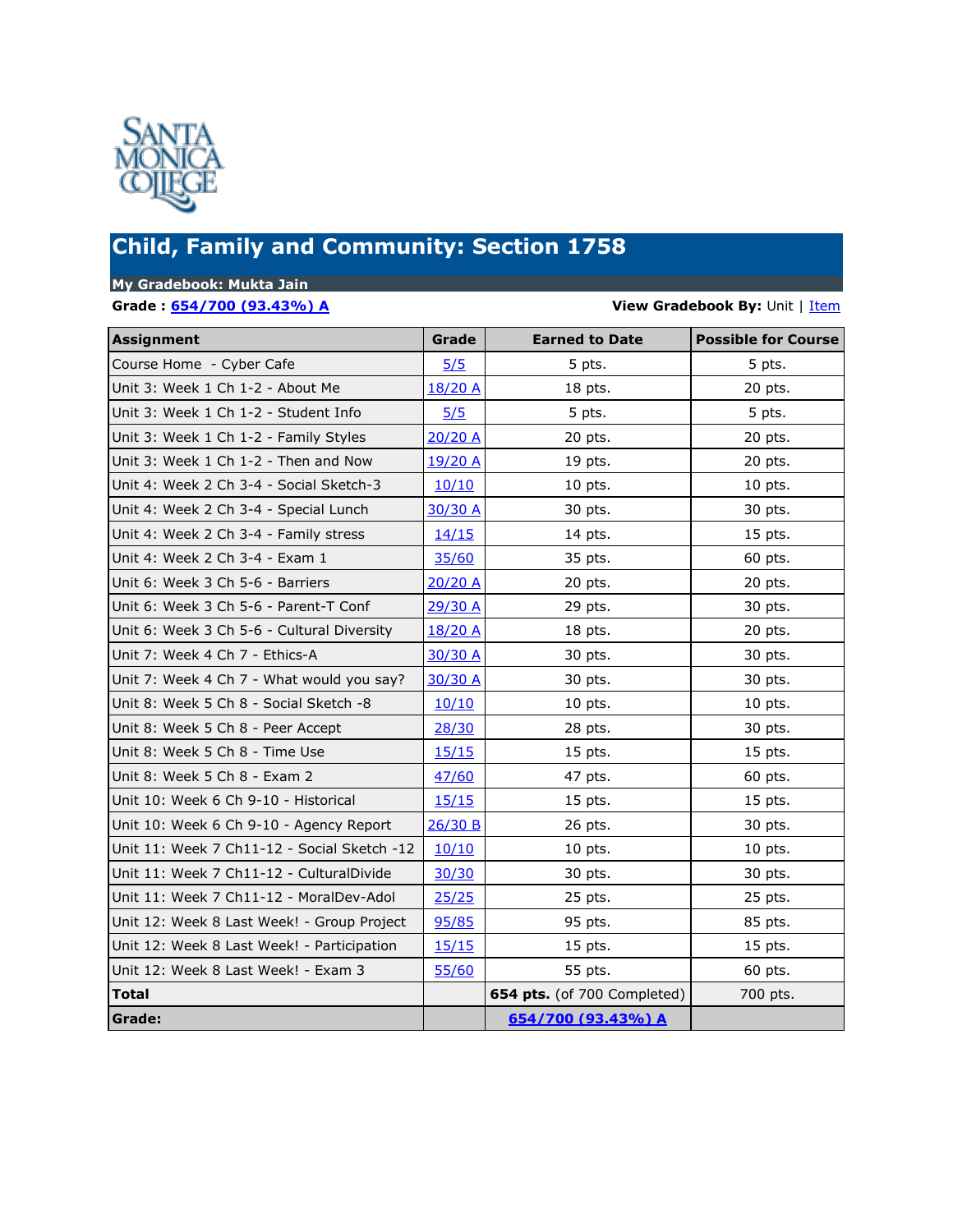

## **Introduction to Curriculum: Section 1199**

**My Gradebook: Mukta Jain**

**Grade :**  $\frac{510/505 (100.99%) A}{I}$  $\frac{510/505 (100.99%) A}{I}$  $\frac{510/505 (100.99%) A}{I}$ 

| <b>Assignment</b>                                    | Grade            | <b>Earned to Date</b>       | <b>Possible for</b><br><b>Course</b> |
|------------------------------------------------------|------------------|-----------------------------|--------------------------------------|
| Unit 1: Week 1 - Introduction                        | 15/15 COM        | 15 pts.                     | 15 pts.                              |
| Unit 1: Week 1 - Water Trays                         | <b>20/20 COM</b> | 20 pts.                     | 20 pts.                              |
| Unit 1: Week 1 - DAP                                 | 15/15            | $15$ pts.                   | 15 pts.                              |
| Unit 1: Week 1 - Teacher/Observation                 | 15/15            | 15 pts.                     | 15 pts.                              |
| Unit 1: Week 1 - EXAM ONE                            | 29/30            | 29 pts.                     | 30 pts.                              |
| Unit 2: Week 2 - Environment Article Review          | <b>20/20 COM</b> | 20 pts.                     | 20 pts.                              |
| Unit 2: Week 2 - Observation Task                    | 20/20 COM        | 20 pts.                     | 20 pts.                              |
| Unit 2: Week 2 - Observation Task Discussion         | 10/10            | 10 pts.                     | 10 pts.                              |
| Unit 2: Week 2 - EXAM TWO                            | 31/30            | 31 pts.                     | 30 pts.                              |
| Unit 3: Week 3 - Language/ Literacy Activity<br>Plan | 25/25            | 25 pts.                     | 25 pts.                              |
| Unit 3: Week 3 - Puppet Lesson Plan                  | 15/15 COM        | 15 pts.                     | 15 pts.                              |
| Unit 3: Week 3 - EXAM THREE                          | 30/30            | 30 pts.                     | 30 pts.                              |
| Unit 4: Week 4 - Pictorial Observation               | 30/30 COM        | 30 pts.                     | 30 pts.                              |
| Unit 4: Week 4 - Cooking                             | 15/15            | 15 pts.                     | 15 pts.                              |
| Unit 4: Week 4 - Exam Four                           | 28/30 COM        | 28 pts.                     | 30 pts.                              |
| Unit 5: Week 5 - Nonverbal Learning                  | 15/15            | 15 pts.                     | $15$ pts.                            |
| Unit 5: Week 5 - Playdough                           | 15/15 COM        | $15$ pts.                   | $15$ pts.                            |
| Unit 5: Week 5 - Exam Five                           | 51/45            | 51 pts.                     | 45 pts.                              |
| Unit 6: Week 6 - Article Review                      | 20/20            | 20 pts.                     | 20 pts.                              |
| Unit 6: Week 6 - Curriculum Outline                  | 30/30            | 30 pts.                     | 30 pts.                              |
| Unit 6: Week 6 - Best Practices                      | 15/15            | 15 pts.                     | 15 pts.                              |
| Unit 6: Week 6 - Exam 6                              | 46/45            | 46 pts.                     | 45 pts.                              |
| <b>Total</b>                                         |                  | 510 pts. (of 505 Completed) | 505 pts.                             |
| Grade:                                               |                  | 510/505 (100.99%) A         |                                      |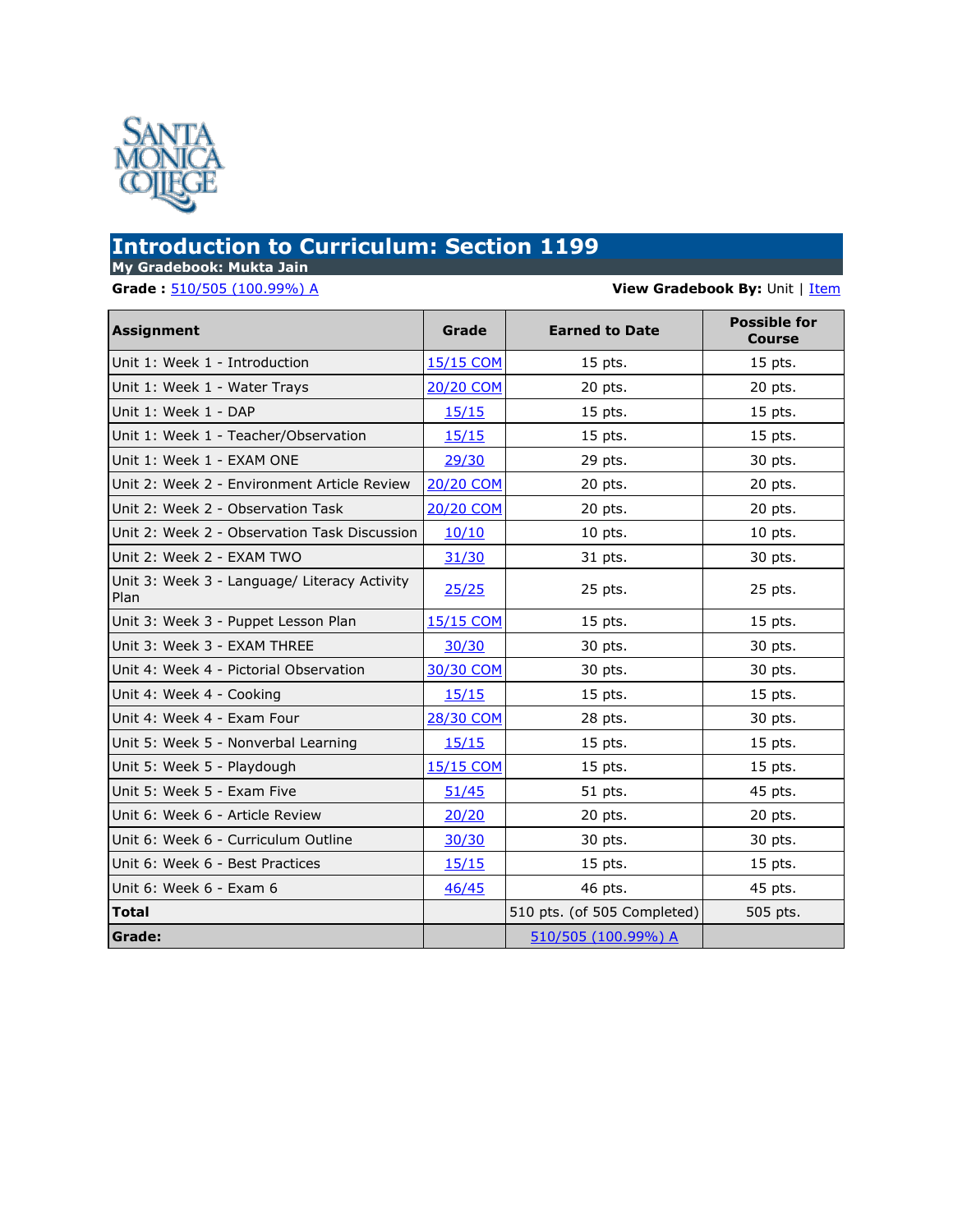

# **Teaching in a Diverse Society: Section 1686**

**My Gradebook: Mukta Jain**

**Grade:** <u>865/870 (99.43%) A</u> **View Gradebook By:** Unit | [Item](javascript:__doPostBack()

| <b>Assignment</b>                                         | Grade   | <b>Earned to Date</b>       | <b>Possible for Course</b> |
|-----------------------------------------------------------|---------|-----------------------------|----------------------------|
| Unit 2: Week 1 - Syllabus Quiz                            | 10/10   | $10$ pts.                   | $10$ pts.                  |
| Unit 2: Week 1 - Introduce yourself                       | 20/20   | 20 pts.                     | 20 pts.                    |
| Unit 2: Week 1 - Icebergs                                 | 20/20   | 20 pts.                     | 20 pts.                    |
| Unit 2: Week 1 - Your Cultural Values                     | 20/20   | 20 pts.                     | 20 pts.                    |
| Unit 2: Week 1 - Cultural Journey                         | 20/20   | 20 pts.                     | 20 pts.                    |
| Unit 3: Week 2 - Cross Cultural dialogue                  | 20/20   | 20 pts.                     | 20 pts.                    |
| Unit 3: Week 2 - Cultural Gaffes or How to avoid blunders | 20/20   | 20 pts.                     | 20 pts.                    |
| Unit 3: Week 2 - Cultural and Linguistic Differences      | 20/20   | 20 pts.                     | 20 pts.                    |
| Unit 3: Week 2 - Visual Materials                         | 5/5     | 5 pts.                      | 5 pts.                     |
| Unit 3: Week 2 - Writing response 1                       | 40/40   | 40 pts.                     | 40 pts.                    |
| Unit 4: Week 3 - Avoiding stereotypes                     | 20/20   | 20 pts.                     | 20 pts.                    |
| Unit 4: Week 3 - Anti-bias terms                          | 20/20   | 20 pts.                     | 20 pts.                    |
| Unit 4: Week 3 - Anti bias literature                     | 20/20   | 20 pts.                     | 20 pts.                    |
| Unit 4: Week 3 - Article Review #1                        | 50/50   | 50 pts.                     | 50 pts.                    |
| Unit 5: Week 4 - Boys will be boys                        | 20/20   | 20 pts.                     | 20 pts.                    |
| Unit 5: Week 4 - Economic class and fairness              | 20/20   | 20 pts.                     | 20 pts.                    |
| Unit 5: Week 4 - Writing Response 2                       | 40/40   | 40 pts.                     | 40 pts.                    |
| Unit 6: Week 5 - A Class Divided                          | 20/20   | 20 pts.                     | 20 pts.                    |
| Unit 6: Week 5 - Unpacking the invisible knapsack         | 20/20   | 20 pts.                     | 20 pts.                    |
| Unit 6: Week 5 - Article Review #2                        | 50/50   | 50 pts.                     | 50 pts.                    |
| Unit 7: Week 6 - Can we do this?                          | 20/20   | 20 pts.                     | 20 pts.                    |
| Unit 7: Week 6 - Responding to children                   | 17/20   | 17 pts.                     | 20 pts.                    |
| Unit 7: Week 6 - Writing Response 3                       | 40/40   | 40 pts.                     | 40 pts.                    |
| Unit 8: Week 7 - Curriculum posting in Doc Sharing        | 5/5     | 5 pts.                      | 5 pts.                     |
| Unit 8: Week 7 - The Curriculum                           | 20/20   | 20 pts.                     | 20 pts.                    |
| Unit 8: Week 7 - Visual Materials                         | 98/100  | 98 pts.                     | 100 pts.                   |
| Unit 8: Week 7 - Article Review #3                        | 50/50   | 50 pts.                     | 50 pts.                    |
| Unit 9: Week 8 - What's so bad about parties?             | 20/20   | 20 pts.                     | 20 pts.                    |
| Unit 9: Week 8 - Family, culture, and disability          | 20/20   | 20 pts.                     | 20 pts.                    |
| Unit 9: Week 8 - Final reflections                        | 100/100 | 100 pts.                    | 100 pts.                   |
| Total                                                     |         | 865 pts. (of 870 Completed) | 870 pts.                   |
| Grade:                                                    |         | 865/870 (99.43%) A          |                            |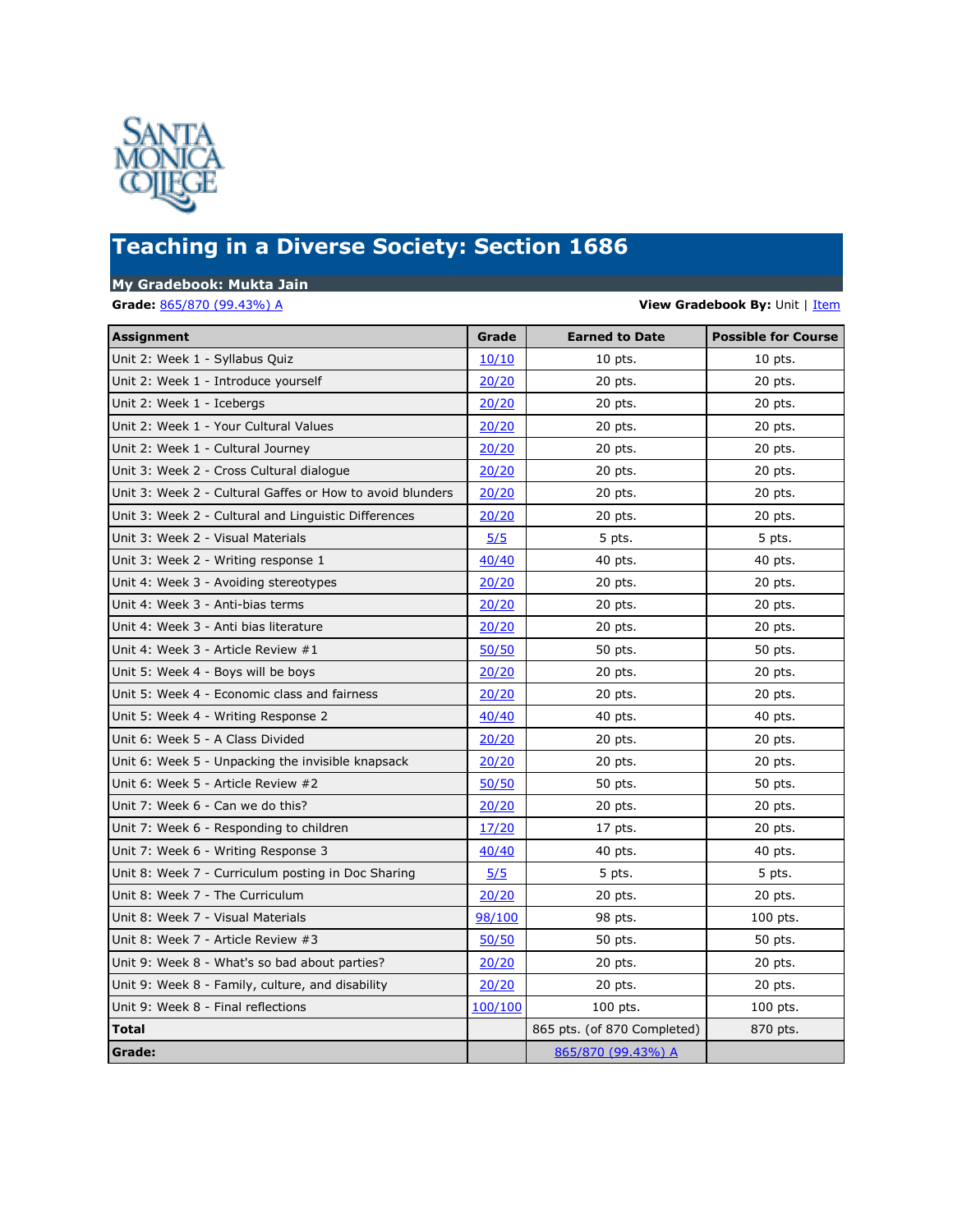

## **Adult Supervision and Mentoring, ECE/CD: Section 1692**

**My Gradebook: Mukta Jain**

**Grade:** 664/680 [\(97.65%\) A](javascript:led() **View Gradebook By:** Unit | [Item](javascript:__doPostBack()

| Assignment                                                                 | Grade        | <b>Earned to Date</b>                                 | <b>Possible for Course</b>         |
|----------------------------------------------------------------------------|--------------|-------------------------------------------------------|------------------------------------|
| Unit 1: Week 1 - Transcripts                                               | 10/10        | $10$ pts.                                             | $10$ pts.                          |
| Unit 1: Week 1 - Reflecting on my experience: My mentors                   | 20/20        | 20 pts.                                               | 20 pts.                            |
| Unit 1: Week 1 - Self introduction                                         | 20/20        | 20 pts.                                               | 20 pts.                            |
| Unit 1: Week 1 - What is a California ECE Mentor and what do<br>they read? | 20/20        | 20 pts.                                               | 20 pts.                            |
| Unit 2: Week 2 - Stages of teacher development                             | 10/10        | $10$ pts.                                             | $10$ pts.                          |
| Unit 2: Week 2 - Values Tree                                               | 30/30        | 30 pts.                                               | 30 pts.                            |
| Unit 2: Week 2 - Skills inventory 2.3 p 47                                 | 10/10        | 10 pts.                                               | 10 pts.                            |
| Unit 2: Week 2 - Appointment fieldwork lab                                 | 10/10        | $10$ pts.                                             | 10 pts.                            |
| Unit 2: Week 2 - Cultural assumptions TD                                   | 20/20        | 20 pts.                                               | 20 pts.                            |
| Unit 3: Week 3 - Application process for Cal mentors                       | 10/10        | $10$ pts.                                             | $10$ pts.                          |
| Unit 3: Week 3 - Writing techniques for a strong philosophy<br>statement.  | 20/20        | 20 pts.                                               | 20 pts.                            |
| Unit 3: Week 3 - Responding to discrimination                              | 20/20        | 20 pts.                                               | 20 pts.                            |
| Unit 3: Week 3 - Who I am today.                                           | 20/20        | 20 pts.                                               | 20 pts.                            |
| Unit 4: Week 4 - Creating a welcome packet                                 | 20/20        | 20 pts.                                               | 20 pts.                            |
| Unit 4: Week 4 - Am I ready?                                               | 10/10        | $10$ pts.                                             | $10$ pts.                          |
| Unit 4: Week 4 - Establish Learning Priorities                             | 10/10        | $10$ pts.                                             | $10$ pts.                          |
| Unit 4: Week 4 - The skills I could bring                                  | 20/20        | 20 pts.                                               | 20 pts.                            |
| Unit 4: Week 4 - Final Essay for Cal ECE Program                           | 29/30        | 29 pts.                                               | 30 pts.                            |
| Unit 5: Week 5 - Confidentiality Assumptions                               | 10/10        | $10$ pts.                                             | 10 pts.                            |
| Unit 5: Week 5 - Mid-term                                                  | 70/100       | 70 pts.                                               | 100 pts.                           |
| Unit 5: Week 5 - Effective Feedback I can hear                             | 20/20        | 20 pts.                                               | 20 pts.                            |
| Unit 6: Week 6 - Principled negotiation                                    | 20/20        | 20 pts.                                               | 20 pts.                            |
| Unit 6: Week 6 - Principles & Strategies for Coaching                      | 10/10        | $10$ pts.                                             | $10$ pts.                          |
| Unit 6: Week 6 - Lab: visit to classroom using ECERS-R                     | 80/80        | 80 pts.                                               | 80 pts.                            |
| Unit 6: Week 6 - Extra credit article review $\Phi$                        | 15/15        | 15 pts. Extra Credit                                  | 15 pts. Extra Credit               |
| Unit 7: Week 7 - Tips for Feedback                                         | 10/10        | $10$ pts.                                             | $10$ pts.                          |
| Unit 7: Week 7 - Breaking down skills                                      | 10/10        | $10$ pts.                                             | $10$ pts.                          |
| Unit 7: Week 7 - Coaching plans                                            | 20/20        | 20 pts.                                               | 20 pts.                            |
| Unit 7: Week 7 - What I know now                                           | 20/20        | 20 pts.                                               | 20 pts.                            |
| Unit 7: Week 7 - Steps to effective Mentoring                              | 10/10        | 10 pts.                                               | 10 pts.                            |
| Unit 8: Week 8 - Self reflection                                           | <u>10/10</u> | 10 pts.                                               | 10 pts.                            |
| Unit 8: Week 8 - Where do we go from here?                                 | 20/20        | 20 pts.                                               | 20 pts.                            |
| Unit 8: Week 8 - Course evaluation                                         | 10/10        | $10$ pts.                                             | 10 pts.                            |
| Unit 8: Week 8 - Self evaluation                                           | 20/20        | 20 pts.                                               | 20 pts.                            |
| <b>Total</b>                                                               |              | 649 pts. (of 680 Completed)<br>+ 15 pts. Extra Credit | 680 pts.<br>+ 15 pts. Extra Credit |
| Grade:                                                                     |              | 664/680 (97.65%) A                                    |                                    |